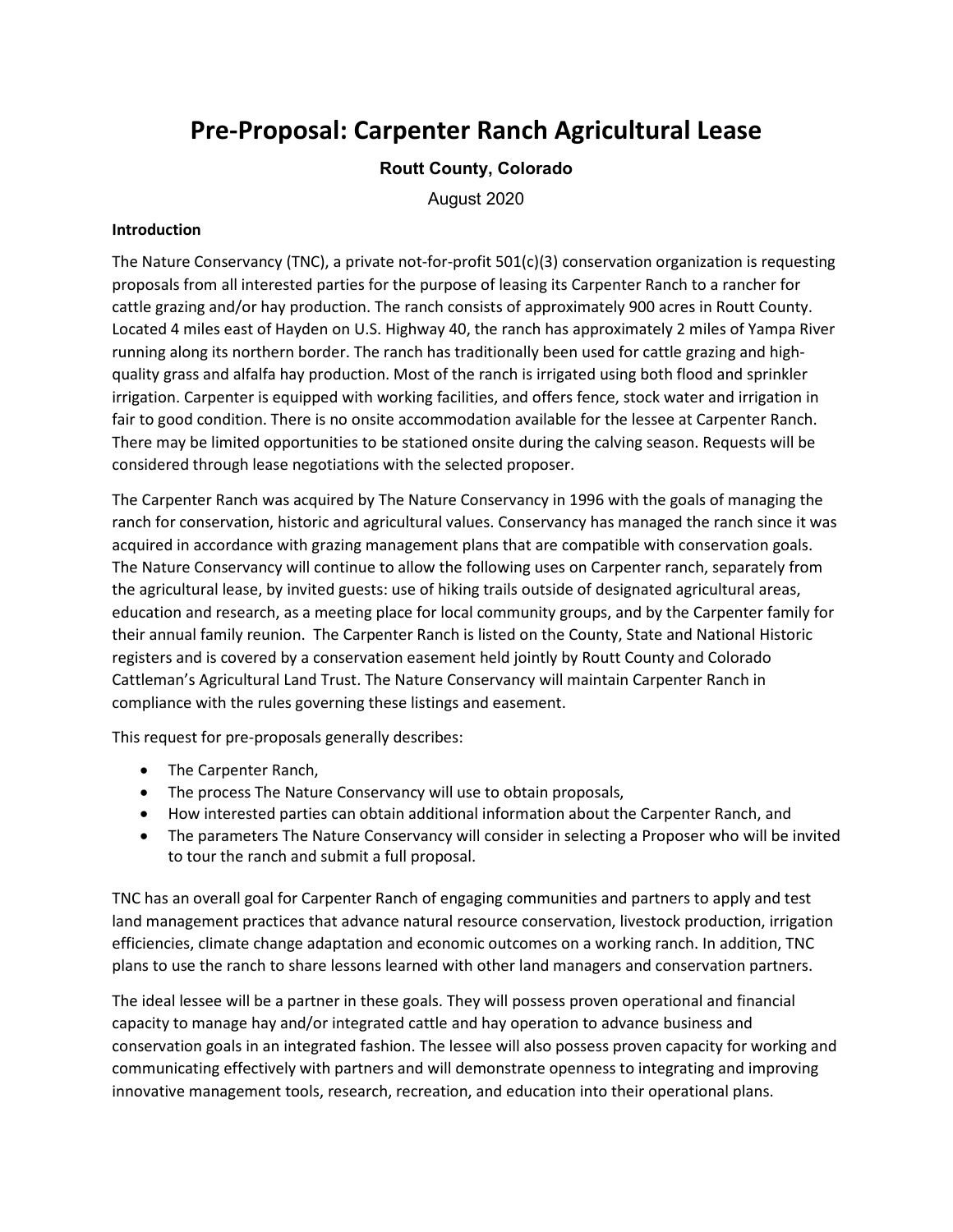Proposals will be evaluated based on qualifications and responses to all the following pre-proposal elements described below in this request for pre-proposals. TNC reserves the right to modify or cancel the leasing process at any time. Information and proposals shared with The Nature Conservancy will be kept confidential.

Instructions for learning more about Carpenter Ranch, the opportunity to lease the ranch, and the selection process are outlined later in this document.

Parties wishing to submit a proposal for evaluation by TNC should carefully respond to each of the preproposal Elements outlined below, following guidelines for proposal content, length, and format.

## *Pre-proposals will be accepted until 5:00 p.m. MDT on August 28, 2020.*

# **Lease Process Overview and Directions**

- 1. Requests for pre-proposals for the Carpenter Ranch lease will be available to candidates via email or nature.org by 5:00 p.m. MDT on August 1, 2020.
- 2. Clarifying questions on the pre-proposal will be accepted from candidates until 5:00 p.m. MDT on August  $12^{th}$ , 2020. Questions may be submitted via e-mail to matthew.ross@tnc.org or by mailing to The Nature Conservancy Attn: Matthew Ross, PO Box 955 Hayden, CO 81639. Please provide an email address with mailed questions.
- 3. TNC will prepare a package of responses to all questions received and send it to all candidates via e-mail and post on The Nature Conservancy RFP webpage [\(https://www.nature.org/en](https://www.nature.org/en-us/newsroom/colorado-carpenter-ranch-rfp/)[us/newsroom/colorado-carpenter-ranch-rfp/\)](https://www.nature.org/en-us/newsroom/colorado-carpenter-ranch-rfp/) on August 20, 2020.
- 4. Pre-proposals for the Carpenter Ranch agriculture lease will be accepted until 5:00 p.m. Mountain Time on August 28, 2020. They may be submitted electronically by e-mailing materials to matthew.ross@tnc.org or by mailing to The Nature Conservancy, Attn: Matthew Ross, PO Box 955, Hayden, CO 81639. Mailed proposals must be postmarked before August 28<sup>th</sup>, 2020 to be considered.
- 5. TNC will notify candidates by 5:00 p.m. MDT on September 9<sup>th</sup>, 2020 if they have been selected as to continue in the lease application process for the Carpenter Ranch lease. All selected applicants will be invited to submit a full proposal and join a mandatory tour of the Carpenter Ranch at a specified time on either September  $16<sup>th</sup>$  or  $17<sup>th</sup>$ . TNC will notify selected candidates of available tour times by September  $11<sup>th</sup>$ . A maximum of two (2) representatives from each selected proposer may participate in the tour. Directions to the meeting location at Carpenter Ranch will be provided in advance. Visitation procedures and group size will meet Colorado and county level COVID-19 restrictions and guidance and will be provided ahead of the tour. Attendees should plan to provide their own food and drink.
- 6. Materials for the final proposal are due to TNC by 5:00 p.m. MDT on October  $9<sup>th</sup>$ , 2020.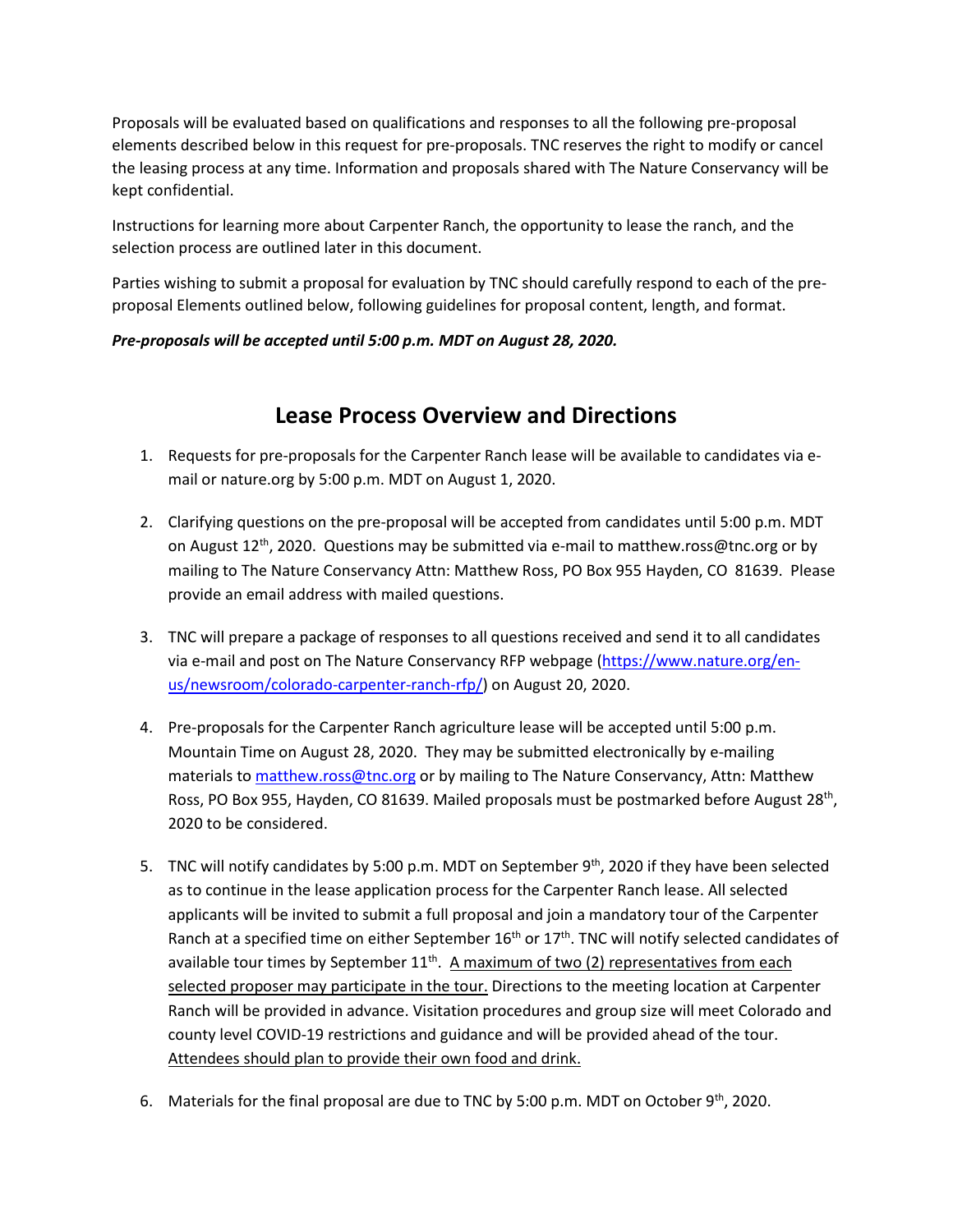- 7. TNC will notify finalists of interview by October 23<sup>rd</sup>, 2020.
- 8. TNC will interview finalists between October 26-30<sup>th</sup>, 2020, virtually or at a location to be determined.
- 9. TNC will notify its preferred candidate by 5:00 p.m. on November  $6<sup>th</sup>$  2020, that it has been selected to enter into lease negotiations for Carpenter Ranch.
- 10. TNC anticipates that lease negotiations will begin with the preferred candidate shortly thereafter on a mutually agreed schedule designed to ensure that the lease is completed in time for grazing operations to begin in the spring of 2021.
- 11. TNC is also planning to conduct a comprehensive operational planning process and water infrastructure assessment for Carpenter that will guide and coordinate the various activities planned for the ranch. These include grazing, irrigated pasture, research, and education. The preferred candidate/lessee will need to participate in this initial meeting and be a full and committed participant in the overall planning process.
- 12. TNC reserves the right to modify its lessee selection process; to re-advertise for proposals; to reject any and/or all proposals; or to terminate the process for any reason whatsoever at its sole and absolute discretion.

Additional relevant information *may* be e-mailed to candidates at any time prior to the submittal deadline **August 28, 2020 at 5 p.m. Mountain Daylight Time.**

**Proposals for the Carpenter Ranch agriculture lease will be accepted until 5:00 p.m. Mountain Time on August 28, 2020. They may be submitted electronically by e-mailing them t[o matthew.ross@tnc.org](mailto:matthew.ross@tnc.org) or by mailing to The Nature Conservancy, Attn: Matthew Ross, PO Box 955, Hayden, CO 81639.**

**Provided below is contact information for the Carpenter Ranch, Ranch Manager and Mailing address. \*\* please submit questions about the pre-proposal to [matthew.ross@tnc.org](mailto:matthew.ross@tnc.org) or mail to the post office box. (if mailing questions please provide an email address for list of responses to compiled questions).**

**The Carpenter Ranch** 13250 Highway 40 Hayden, CO 81639

Matthew Ross – Carpenter Ranch Manager The Nature Conservancy P.O. Box 955 Hayden, CO 81639 **Phone: (970) 276-4626 Cell: (828) 545-8456 E-mail: matthew.ross@TNC.ORG**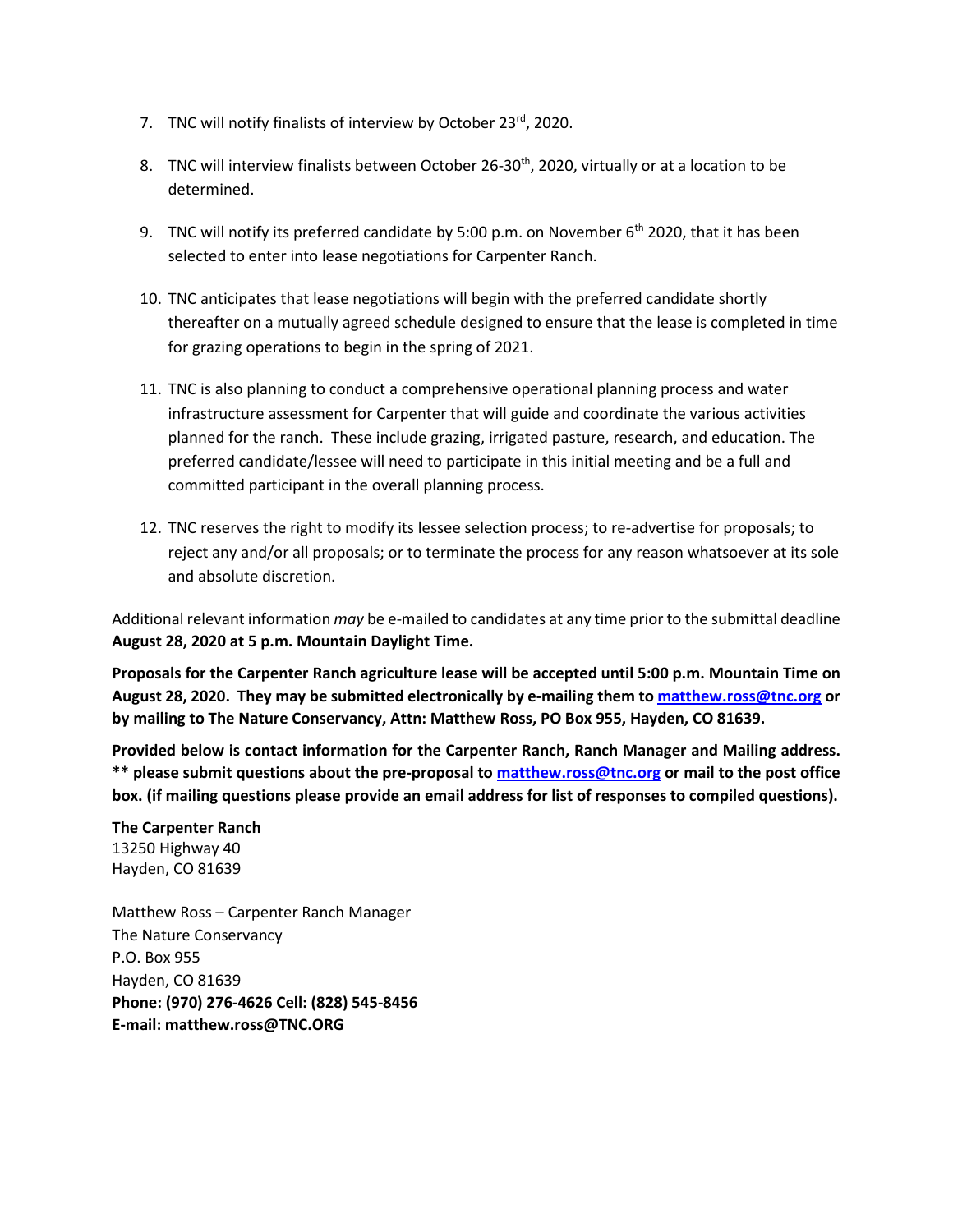# **Recommendations and Notes for Proposer**

Please give serious consideration to the following suggestions when preparing your proposal:

- Address each element of each question as directly as you can. Bulleted lists that restate the question and your response make reviews easier and are welcome.
- In preparing your pre-proposal, please consider and speak to the notion that TNC is seeking a lessee who will be our partner as we seek to develop and apply tools and research to improve conservation, economic, and social outcomes at Carpenter Ranch and that can also be shared with other audiences for real world application.
- Photographs, charts, maps, and other relevant information are welcome, but please place them and any explanatory text in an appendix to your application.

# **Pre-Proposal Elements**

- 1) **Cover Page:** Please provide a cover page with the following information:
	- Title (e.g., Carpenter Ranch Pre-Proposal)
	- Name of person(s) or entity submitting the proposal
	- Contact information for the person(s) or entity submitting the proposal, including address, best phone number, and e-mail address
- 2) **Introduction & summary**: Provide a brief summary of your background and business experience and your willingness in leasing a property that also hosts research and outreach activities on the Carpenter Ranch during your lease term. Briefly describe your ability to manage the daily activities on the ranch year-round and availability to respond to urgent requests to be on site (e.g. cattle out, failed ditches). (1 page maximum)
- 3) **Training and education**: List education and training for relevant team members involved in this proposal. (1 page maximum)
- 4) **Conservation:** Describe your interest in conservation and provide examples of actions you have taken to improve conditions on your ranch, such as benefiting fish and wildlife or improving water quality. (1 page maximum)
- 5) **Partnerships and community involvement:** Describe any partnerships or community groups you have participated in or contributed to, such as a stream management or watershed management planning process, an irrigation ditch company, local conservation district, a local chapter of a civic or service organization, volunteer fire department, etc. (1 page maximum)
- 6) **Innovation and research:** Describe any research projects or new practices you have tried on your own operation or lease properties. Please describe outcomes, successes and failures. What have you learned from trying out new ideas? (1 page maximum)
- 7) **Business - operational:** Describe your experience managing a surface-water irrigated haying and/or grazing operation. Please also include a description of your general grazing strategy, your approach to cattle management, monitoring you typically conduct, and other key factors you use for planning how to manage a combined haying and grazing operation. (2-page maximum)
- 8) **Business - financial:** Letter from bank stating financial capabilities and resources available to demonstrate the ability to pay the annual lease payment and/or balance sheet (2-page maximum)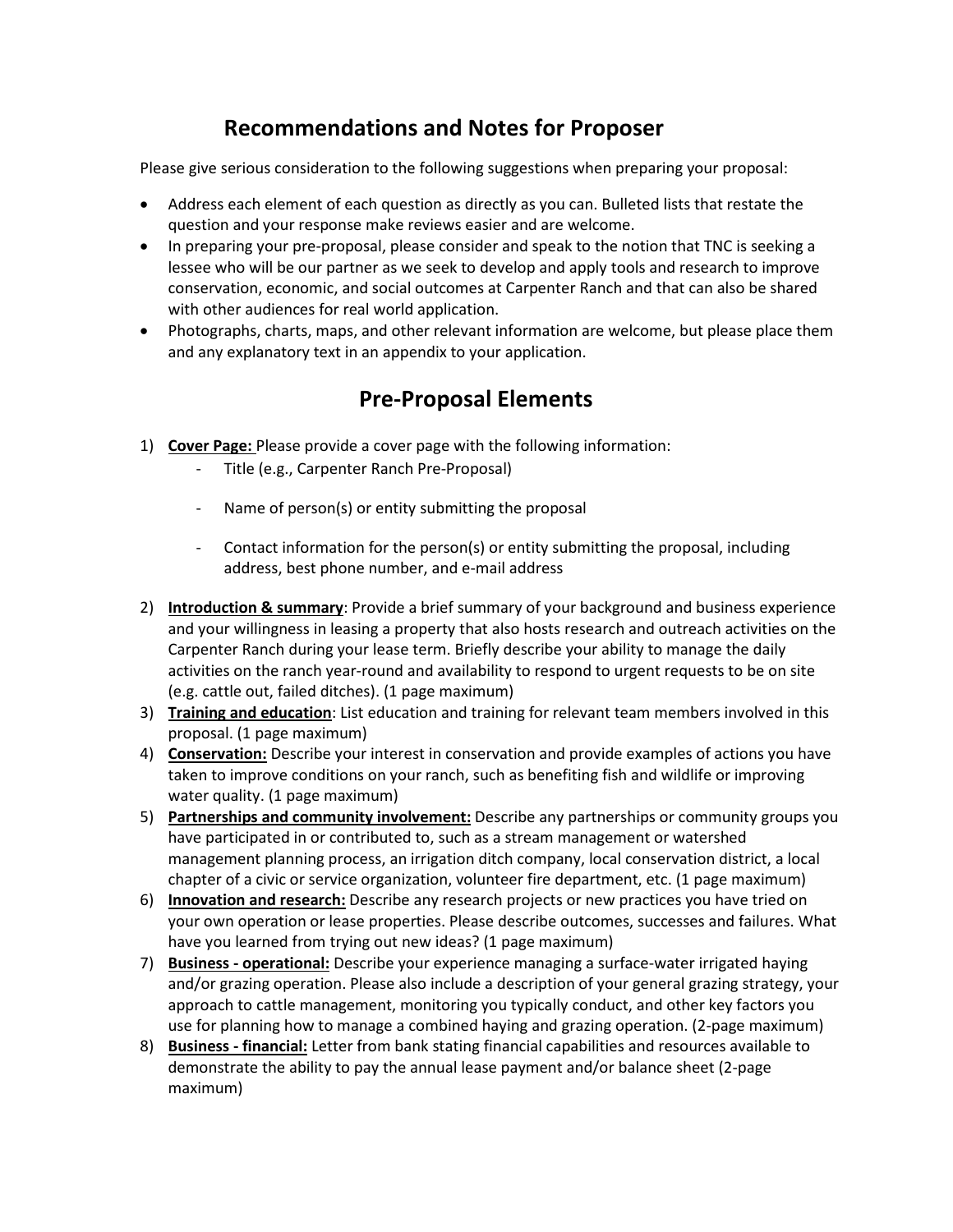9) **Awards and recognitions:** Please list any awards or recognitions you have received for your operations or for community service activities.

## **Additional documents to submit**

1) Signed TNC conflict of interest form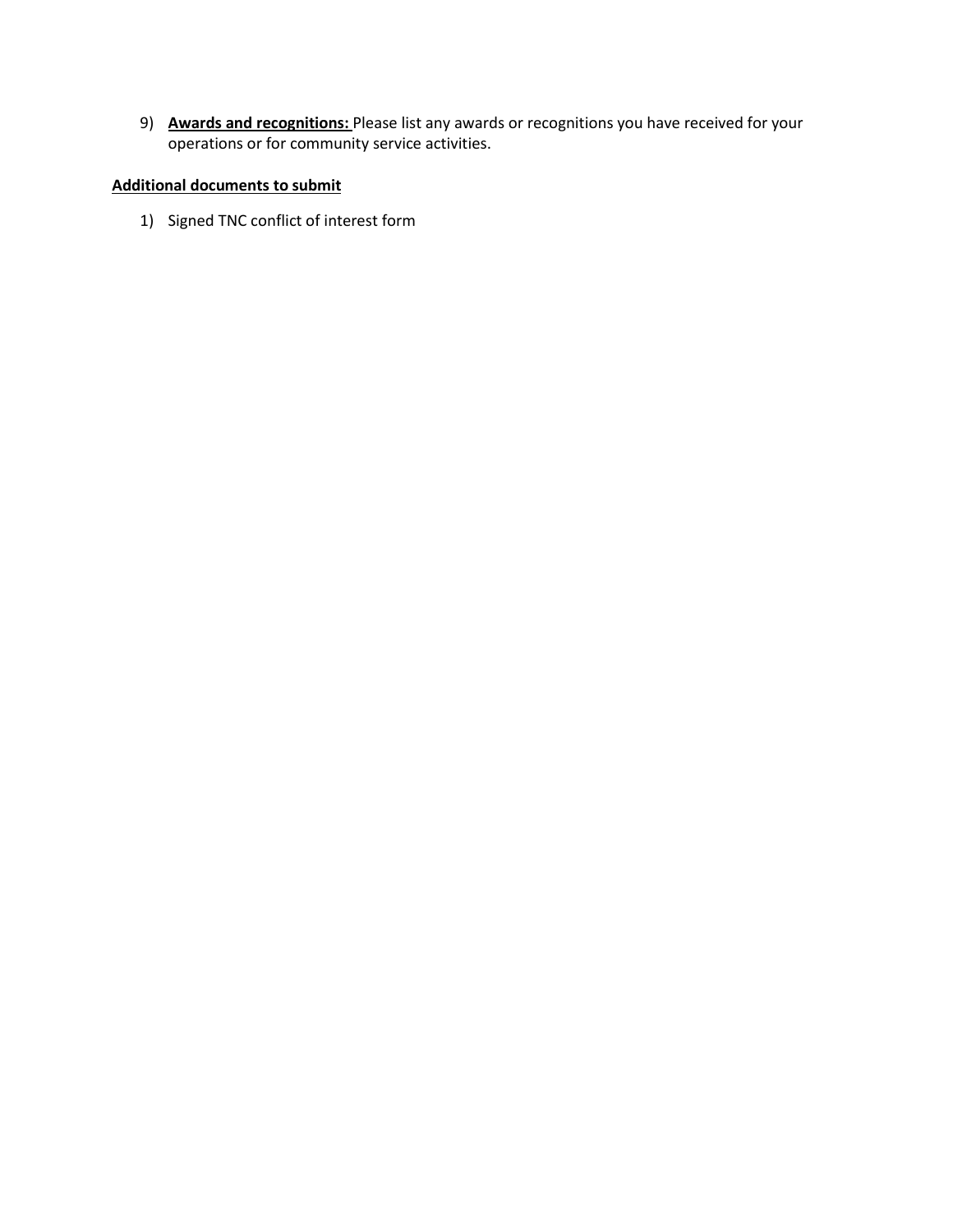# **Certificate**

The undersigned hereby certifies to The Nature Conservancy that the undersigned has/have carefully read and understands all of the terms of the Request for Pre-Proposals: Carpenter Ranch Agricultural Lease (the that if the Proposer is an entity, the Proposer has received approval and been duly authorized to submit this proposal; and that all of the information submitted with this proposal is true and correct. The undersigned is/are not aware of any reason why the undersigned cannot perform and fulfill all obligations necessary to negotiate and enter into a lease, if the undersigned is selected as the preferred Proposer.

By submitting this proposal, the undersigned waive(s) all rights and actions against The Nature Conservancy and its agents, employees and representatives relative to the Request and relative to any liability, cost, expense, loss or damage (including attorneys' fees) incurred by the undersigned in connection with submitting this proposal.

Dated as of \_\_\_\_\_\_\_\_\_\_\_\_\_\_\_\_\_\_\_\_\_\_\_\_\_\_\_\_\_

Proposer

| B١ |  |  |  |
|----|--|--|--|
|    |  |  |  |

| Name: |  |  |  |  |  |
|-------|--|--|--|--|--|
|       |  |  |  |  |  |

| Title: |  |  |  |
|--------|--|--|--|
|        |  |  |  |
|        |  |  |  |

By: \_\_\_\_\_\_\_\_\_\_\_\_\_\_\_\_\_\_\_\_\_\_\_\_\_\_\_\_\_\_\_\_\_\_\_\_\_\_\_\_\_\_

Name: \_\_\_\_\_\_\_\_\_\_\_\_\_\_\_\_\_\_\_\_\_\_\_\_\_\_\_\_\_\_\_\_\_\_\_\_\_\_\_

Title: \_\_\_\_\_\_\_\_\_\_\_\_\_\_\_\_\_\_\_\_\_\_\_\_\_\_\_\_\_\_\_\_\_\_\_\_\_\_\_\_\_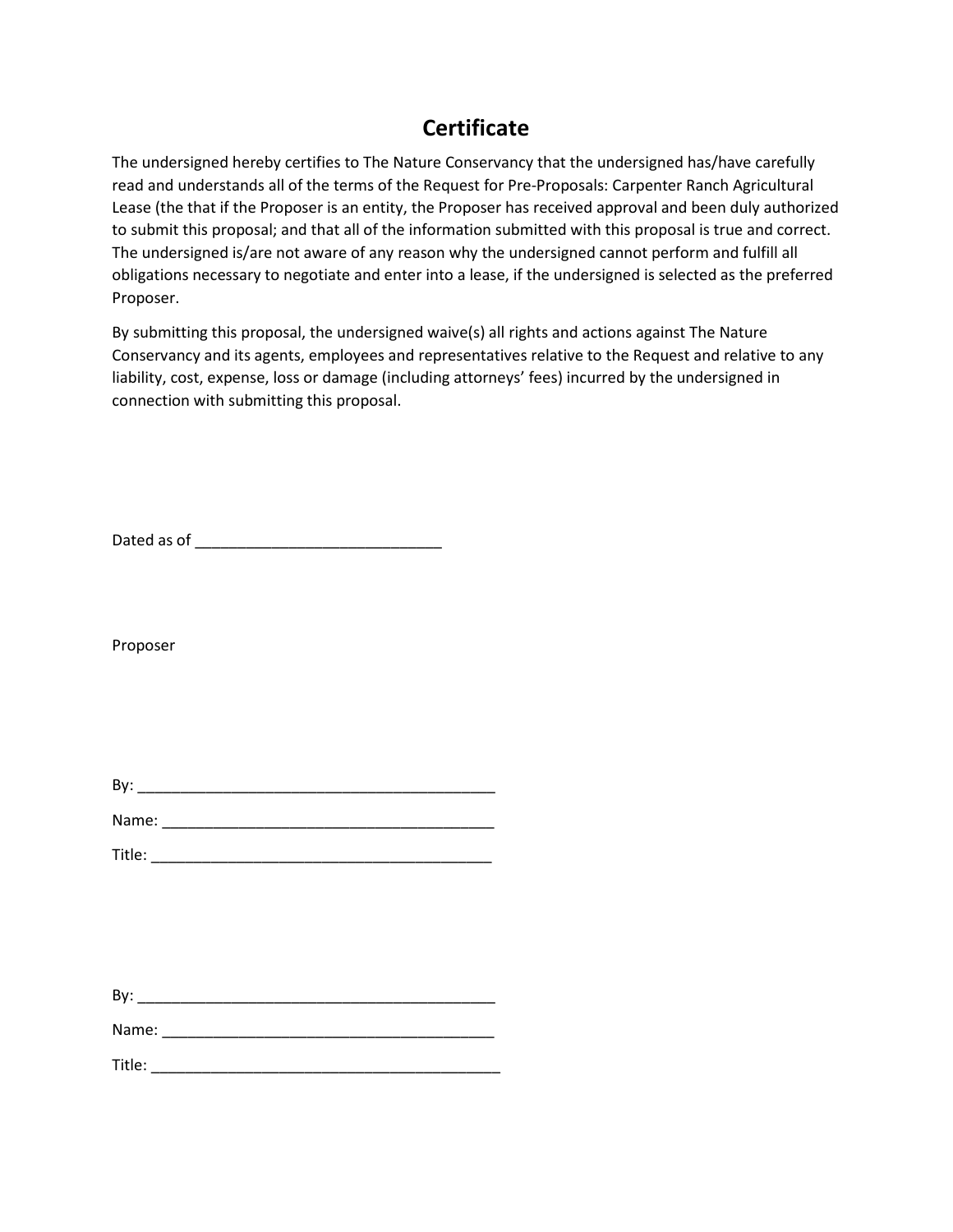### **The Nature Conservancy**

### **CONFLICT OF INTEREST DISCLOSURE FORM**

It is the policy of The Nature Conservancy ("TNC") to identify actual, potential or perceived conflicts of interest in any situation in which TNC has a significant business interest. To assist TNC in complying with this policy, we request that all individuals and/or organizations that will be involved in a proposed transaction with TNC complete this form.

### **TRANSACTION**

For **Real Estate transactions**, describe the property, its size and the type of deal (e.g., purchase or sale, gift, fee, easement, or other).

For **all other transactions**, describe the type of agreement (e.g., service contract, grant from TNC to grantee, etc.).

\_\_\_\_\_\_\_\_\_\_\_\_\_\_\_\_\_\_\_\_\_\_\_\_\_\_\_\_\_\_\_\_\_\_\_\_\_\_\_\_\_\_\_\_\_\_\_\_\_\_\_\_\_\_\_\_\_\_\_\_\_\_\_\_\_\_\_\_\_\_\_\_\_\_\_\_\_\_\_\_\_\_\_\_\_\_\_\_\_\_\_\_\_\_\_\_\_ \_\_\_\_\_\_\_\_\_\_\_\_\_\_\_\_\_\_\_\_\_\_\_\_\_\_\_\_\_\_\_\_\_\_\_\_\_\_\_\_\_\_\_\_\_\_\_\_\_\_\_\_\_\_\_\_\_\_\_\_\_\_\_\_\_\_\_\_\_\_\_\_\_\_\_\_\_\_\_\_\_\_\_\_\_\_\_\_\_\_\_\_\_\_\_\_\_

**Total dollar value of transaction**: \$\_\_\_\_\_\_\_\_\_\_\_\_\_\_\_\_\_\_\_\_

**[For cashless barter transactions, provide the value of the benefits being provided each party.]**

#### **STEP 1: ORGANIZATION TYPE**

Please check the box to indicate the type of party for which this form is being completed, list all individuals and/or organizations that will be involved in this transaction. An "organization" includes a for profit corporation, partnership, trust, estate, joint venture, limited liability corporation, professional corporation or unincorporated entity of any kind, a foundation, public board, commission, and a 501(c)(3) or other charitable organization.

**Individuals (list all, then complete Section 1): \_\_\_\_\_\_\_\_\_\_\_\_\_\_\_\_\_\_\_\_\_\_\_\_\_\_\_\_\_\_\_\_\_\_\_\_\_\_\_\_\_\_** 

For Profit Organizations (list all, then complete Section 2):

**Not for Profit Organizations (list all, then complete Section 3):\_\_\_\_\_\_\_\_\_\_\_\_\_\_\_\_\_\_\_\_\_\_\_\_\_\_\_\_** 

#### **STEP 2: QUESTIONS**

Complete the applicable section of questions below. Individuals complete Section 1. For Profit Organizations complete Section 2. Not for Profit Organizations complete Section 3. **Note:** Please refer to the attached list of TNC key employees and current and prior members of TNC's Board of Directors when completing the rest of this form.

#### **Section 1. INDIVIDUALS: Please check all that apply and attach an explanation for any "Yes" answers.**

|    |                                                                                                                                                                                                                                                                                                                                                                                                                                                                                                                                                                                                                                        | Yes | Nο |
|----|----------------------------------------------------------------------------------------------------------------------------------------------------------------------------------------------------------------------------------------------------------------------------------------------------------------------------------------------------------------------------------------------------------------------------------------------------------------------------------------------------------------------------------------------------------------------------------------------------------------------------------------|-----|----|
|    | a. Are you now, or have you been at any time since July 1, 2013, a TNC "key employee" or a<br>member of the TNC Board of Directors as identified on the attached list?                                                                                                                                                                                                                                                                                                                                                                                                                                                                 |     |    |
| b. | Are you now or have you been in the last 12 months a TNC employee (other than a key employee),<br>a Chapter Trustee or member of a Country Program Advisory Council?                                                                                                                                                                                                                                                                                                                                                                                                                                                                   |     |    |
|    | c. Have you contributed to TNC U.S. \$5 million or more during the current fiscal year (July 1 - June<br>30), or U.S. \$25 million or more, cumulatively, in the current fiscal year and the prior four fiscal<br>vears?                                                                                                                                                                                                                                                                                                                                                                                                               |     |    |
|    | d. To your knowledge, are you a Family Member of any individual identified in paragraph a, b or c<br>above? (For these purposes, the term "Family Member" includes the individual's spouse, ancestors,<br>brothers and sisters (whether whole or half-blood), children (whether natural or adopted),<br>grandchildren, great-grandchildren, and spouses of brothers, sisters, children, grandchildren, and<br>great-grandchildren; and any person with whom the covered person shares living quarters under<br>circumstances that closely resemble a marital relationship or who is financially dependent upon the<br>covered person.) |     |    |

#### **Section 2. FOR PROFIT ORGANIZATIONS:**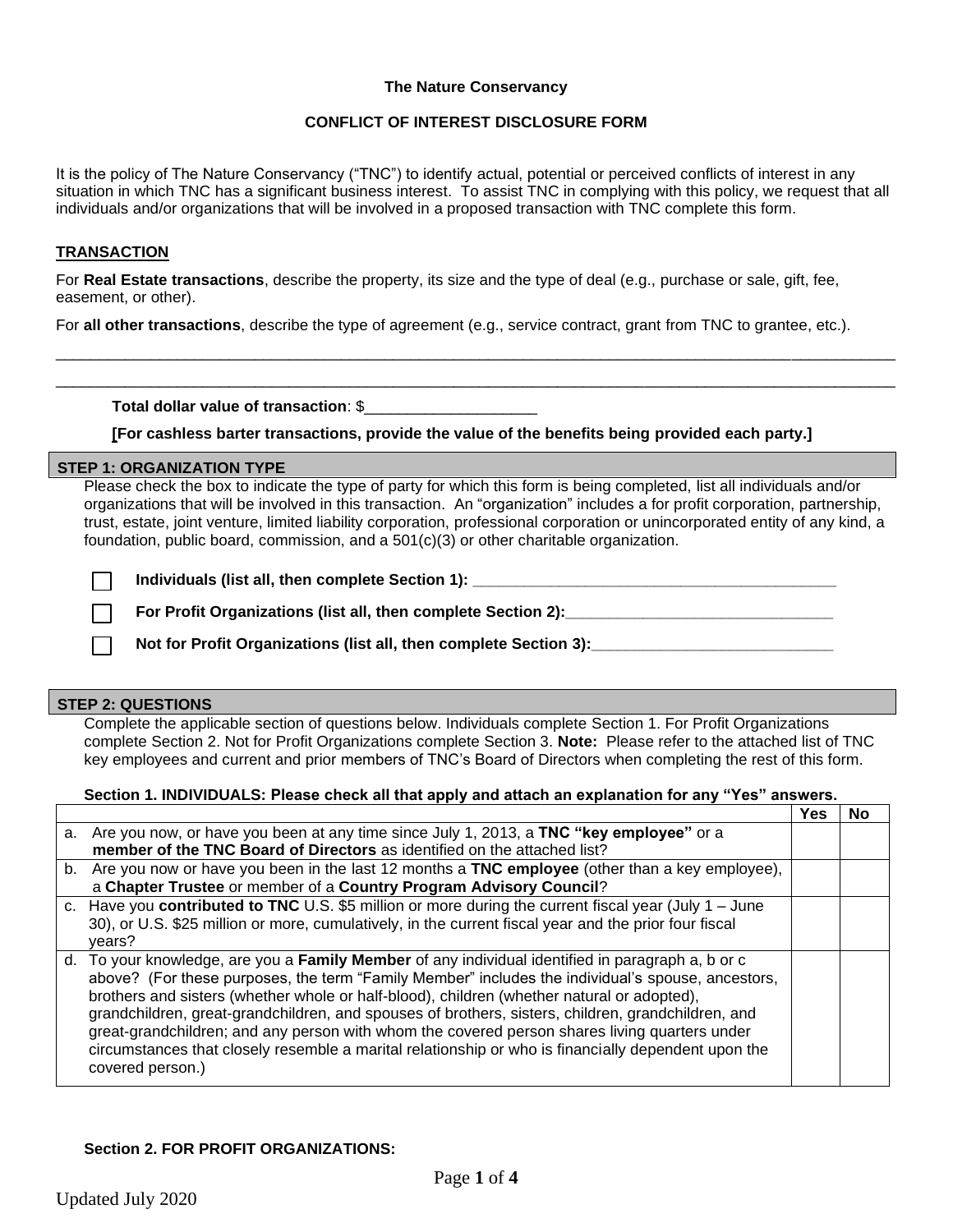## **Please check all that apply and attach an explanation for any "Yes" answers.**

|    |                                                                                                                                                                                                                                                                                                                                                                                                                                                                                                                                                                                                                                                                                                                                                                                                                                                                                                                     | Yes | No |
|----|---------------------------------------------------------------------------------------------------------------------------------------------------------------------------------------------------------------------------------------------------------------------------------------------------------------------------------------------------------------------------------------------------------------------------------------------------------------------------------------------------------------------------------------------------------------------------------------------------------------------------------------------------------------------------------------------------------------------------------------------------------------------------------------------------------------------------------------------------------------------------------------------------------------------|-----|----|
|    | a. Has the organization made total aggregate contributions to TNC (i) U.S. 5 million or more during the<br>current fiscal year (July 1 – June 30), or (ii) U.S. \$25 million or more, cumulatively, during the<br>current fiscal year and the prior four fiscal years?                                                                                                                                                                                                                                                                                                                                                                                                                                                                                                                                                                                                                                              |     |    |
|    | b. Now or at the time of the proposed transaction, does or will any <b>Substantial Contributor</b> (as<br>defined in 1.c.); TNC employee (includes former TNC employee who left within the last 12<br>months); member of TNC's Board of Directors or key employees (see list attached); or TNC<br><b>Chapter Trustee, Related Entity Board of Director or Advisory Council member (includes</b><br>former ones who served within the last 12 months), individually or collectively with other such<br>persons (including Family Members of such persons; see Section 1(d) above for definition of<br>Family Members), own more than 35% of the stock or value of the organization (directly or<br>indirectly), or have the legal or de facto power to exercise a controlling influence over the<br>organization's management or policies, e.g., as an officer, key management employee, board<br>member or partner? |     |    |
| C. | Now, or at the time of the proposed transaction, have or will any members of TNC's current<br><b>Executive Team or Board of Directors (see attached list) serve as:</b>                                                                                                                                                                                                                                                                                                                                                                                                                                                                                                                                                                                                                                                                                                                                             |     |    |
|    | an officer, director, trustee, key employee, or partner; or<br>if the entity is a limited liability corporation, a member; or<br>if the entity is a professional corporation, a shareholder?                                                                                                                                                                                                                                                                                                                                                                                                                                                                                                                                                                                                                                                                                                                        |     |    |

### **Section 3. NOT FOR PROFIT ORGANIZATIONS Please check all that apply and attach an explanation for any "Yes" Answers.**

|    |                                                                                                     | Yes | No |
|----|-----------------------------------------------------------------------------------------------------|-----|----|
| а. | Now or at the time of the proposed transaction, have or will any <b>Substantial Contributor</b> (as |     |    |
|    | defined in 1.c.); TNC employee (includes former TNC employee who left within the last 12            |     |    |
|    | months); member of TNC's Board of Directors or key employees (see list attached); Chapter           |     |    |
|    | Trustee or Advisory Council member (includes former ones who served within the last 12              |     |    |
|    | months), or Family Members of any of these, individually or collectively, have the ability to       |     |    |
|    | control management of the entity? See Section 1(d) above for definition of Family Members.          |     |    |

## **STEP 3: COMMENTS**

Please explain any "Yes" answers checked above.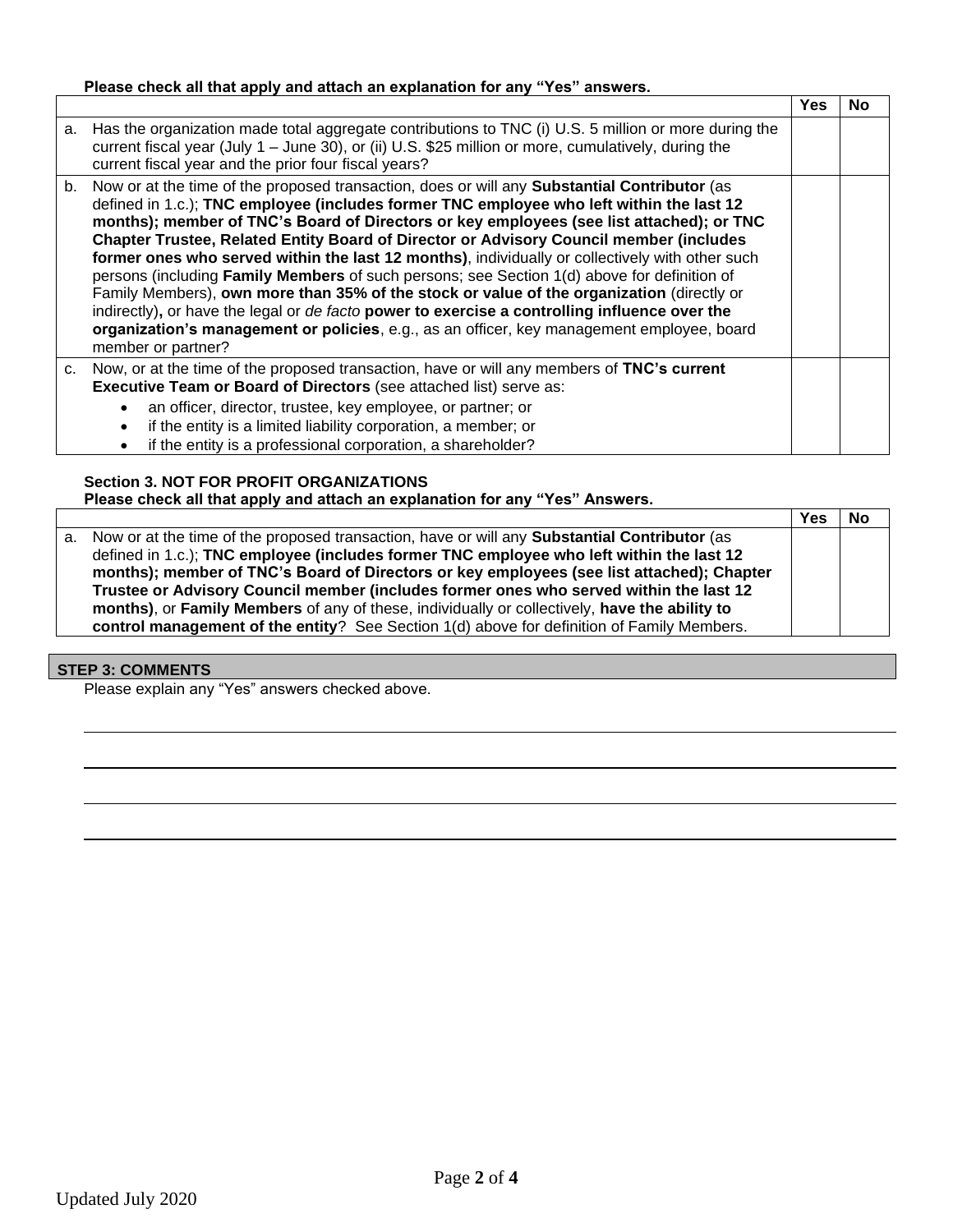**Individuals who in the current fiscal year (FY20) are or during the preceding five fiscal years have been a Conservancy "key employee" or a member of the Board of Directors:**

#### **Key Employees**

Keith Arnold David Banks Charles Bedford Michelle Beistle Giulio Boccaletti Matt Brown Michael Doane Jan Glendening Santiago Gowland Wisla Heneghan Jack Hurd Sally Jewel Charlotte Kaiser Marianne Kleiberg Joyce Ma Jennifer Morris Tom Neises Bola Olusanya Seema Paul Rosita Scarborough Lynn Scarlett Theresa Shaw LaTresse Snead Michael Sweeney Jennifer Tabola Michael Tetreault Bill Ulfelder Joni Ward Leonard Williams

#### **Other/Former Key Employees**

Justin Adams Kacky Andrews James Asp Karen Berky Larry Bond Mark Burget Mario D'Amico Maria Damanaki Addison Dana Andrea Erickson-Quiroz William Ginn Lynne Hale Sherri Hammons Steve Howell Peter Kareiva Joe Keenan Michelle Lakly Richard Loomis Robert McKim Brian McPeek Pascal Mittermaier Hugh Possingham Glenn Prickett Lois Quam

Aurelio Ramos Angela Sosdian Heather Tallis Mark Tercek Marc Touitou Peter Wheeler Janine Wilkin Heather Wishik Heather Zichal

#### **Current Board of Directors (FY '21)**

Amy Batchelor Shona L. Brown William Frist Joseph H. Gleberman Harry Hagey Margaret Hamburg Shirley Ann Jackson Sally Jewell Nancy Knowlton Claudia Madrazo Craig McCaw Jennifer Morris Ana M. Parma Douglas Petno Vincent Ryan Brenda Shapiro Kent J. Thiry Frances A. Ulmer Kevin Weil Ying Wu

#### **Prior Board Members (FYs '15-'20)**

Teresa Beck David Blood Gretchen C. Daily Steven A. Denning Laurence Fink Jeremy Grantham Andrew Liveris Frank E. Loy Jane Lubchenco Jack Ma Thomas J. Meredith Thomas Middleton Stephen Polasky Roberto Hernández Ramirez Muneer A. Satter Rajiv Shah Mark Tercek Thomas J. Tierney Moses Tsang P. Roy Vagelos Margaret C. Whitman